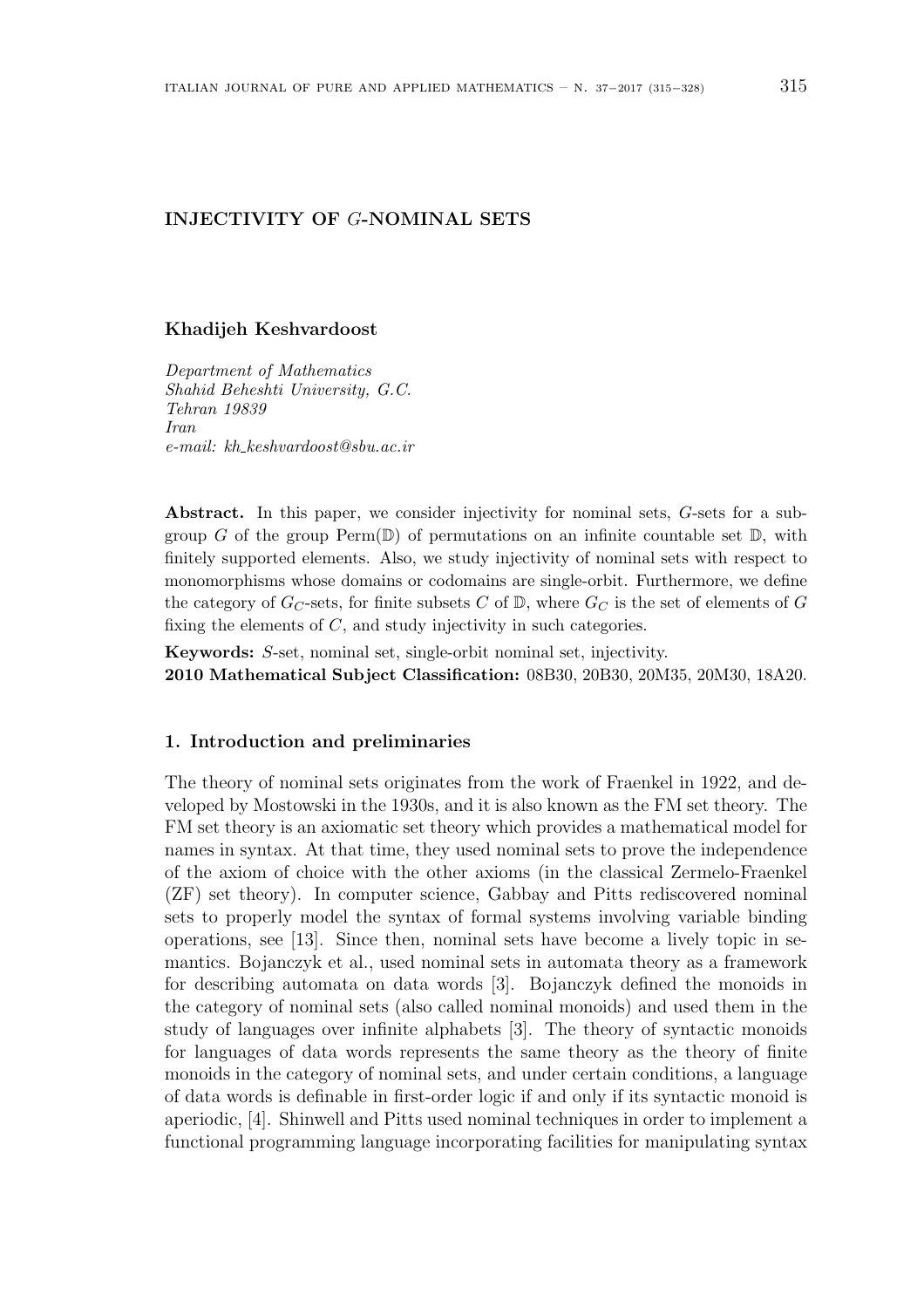involving names and binding operations [20]. Bojanczyk et al., have also defined computation in nominal sets by presenting a basic functional programming language, [5]. Alexandru and Ciobanu have presented nominal algebraic structures in terms of finitely supported objects, [2]. Nominal techniques have also been used in game theory  $[1]$ , in logic  $([12],[16])$ , in topology  $[15]$ , in domain theory  $([19],[21])$ , and in proof theory [22]. Also, in [17], nominal sets have been used to model language constructs for hiding the identity of a name outside a given scope. Because of the importance of nominal sets we are going to study injectivity, which is one of the central notions in many branches of mathematics, in this category. For injectivity, see, for example, [10, 8, 14].

# **1.1. The category** *G***-Set**

In this subsection, we briefly recall the ingredients of the basic category *G*-**Set**, of sets with the actions of a group *G* on them, which are needed in this paper to define nominal sets. For more information see [9], [14].

**Definition 1.1.** Let G be a group (or a monoid) with 1 as its identity. Then, a set *X* together with a function

$$
\lambda: G \times X \to X,
$$

called the *action* of *G* on *X* (or the *G*-action), is called a (left) *G*-*set* if (denoting  $\lambda(q, x)$  by  $qx$ )  $(qh)x = q(hx)$  and  $1x = x$ , for every  $x \in X$  and  $q, h \in G$ .

**Remark 1.2.** A *G*-set *X* can be regarded as a unary algebra with the family of unary operations

$$
L_g: X \to X, \ L_g(x) = gx,
$$

for  $g \in G$ , called the *left translations*, such that  $L_s \circ L_t = L_{st}$  and  $L_1 = id_X$ .

## **Example 1.3.**

- 1. For a group *G*, any set *X* with the identity action of *G* on it is a *G*-set, called a *discrete G*-set.
- 2. Each group *G* can clearly be considered as a *G*-set with the action given by its binary operation  $G \times G \to G$ . Note that the unary algebra related to this *G*-set is  $(G; (L_q)_{q \in G})$ , where  $L_q: G \to G$  is defined by  $L_q(h) = gh$ .
- 3. **This is a prime example in this paper**. Let D be an infinite countable set and  $G = \text{Perm}$  be the group of all permutations (bijective maps) on D. Then, D itself is a *G*-set, with the canonical action as the evaluation, defined by

 $(\forall \pi \in \text{PermD}) \ (\forall d \in \mathbb{D})$ ,  $\pi \cdot d = \pi(d)$ .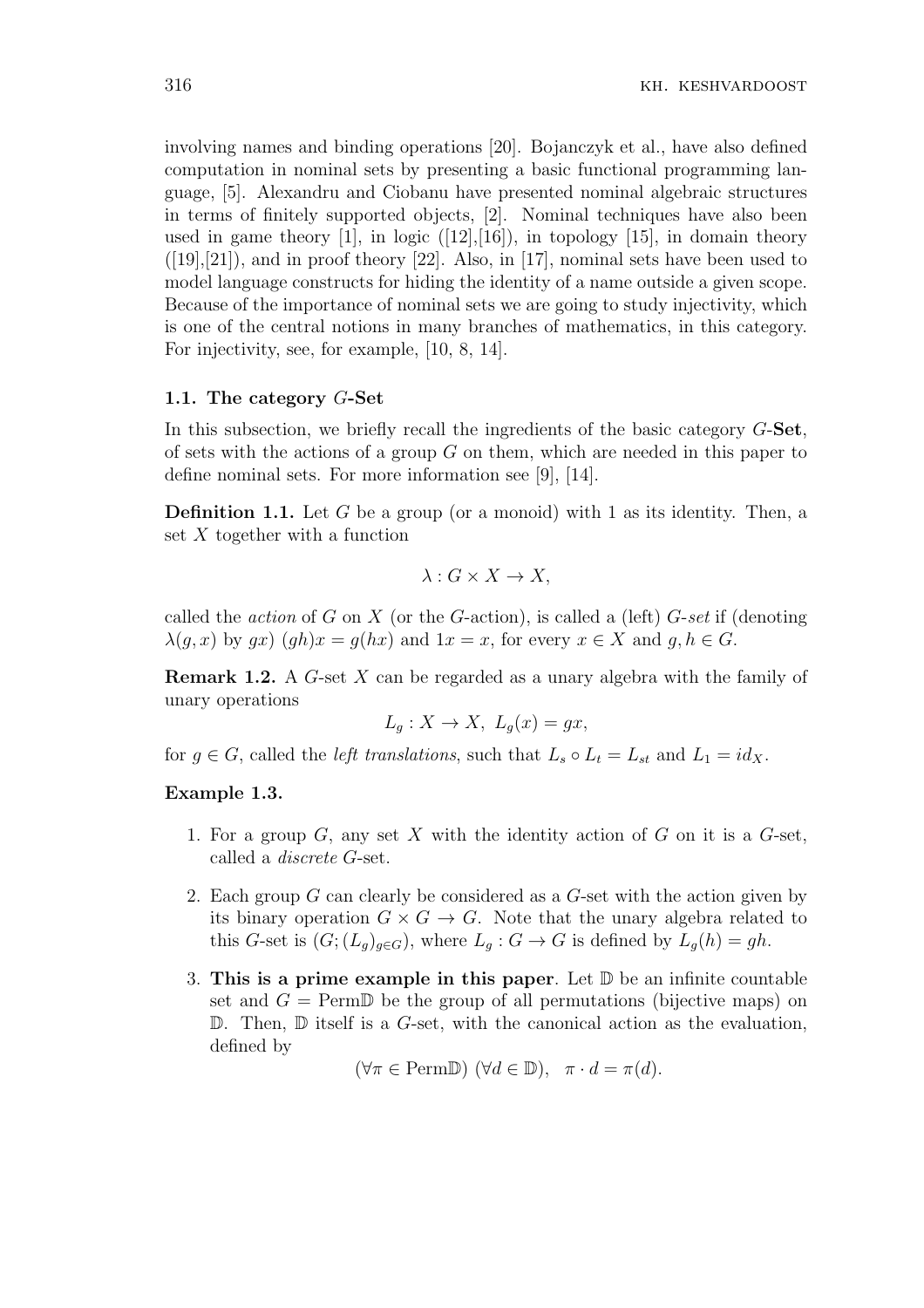# **Definition 1.4.**

- 1. A *homomorphism* (also called an *equivariant map* or a *G*-*map*) from a *G*-set *X* to a *G*-set *Y* is a function *f* from *X* to *Y* such that for each  $x \in X$  and  $g \in G$ ,  $f(gx) = gf(x)$ .
- 2. Let *Y* be a subset of a *G*-set *X*. We say that *Y* is a *sub-G-set* of *X* if for all  $\pi \in G$ ,  $\pi Y \subseteq Y$ ; which is equivalent to  $\pi Y = Y$ , since *G* is a group.

Since  $id_X$  and the composition of two *G*-maps are clearly *G*-maps, we have the category *G*-**Set** of all *G*-sets and *G*-maps between them.

Notice that, the class of all *G*-sets is equational, and so the category *G*-**Set** is complete and cocomplete (that is, has all products, equalizers, pullbacks, coproducts, coequalizers, and pushouts). In fact, limits and colimits in this category are computed as in the category **Set** of sets, with natural actions. Also, monomorphisms (epimorphisms) in *G*-**Set** are exactly one-one (onto) *G*-maps. Therefore, we do not distinguish between monomorphisms of *G*-sets and inclusions, and call a *G*-set *X* containing (an isomorphic copy of) a *G*-set *Y* an extension of *X* (for more information, see [9], [14]).

We now recall some other notions about *G*-sets *X*, needed in the sequel.

## **Definition 1.5.**

1. Let *X* be a *G*-set. For each  $x \in X$ , the set

$$
G_x \doteq \text{fix}_G x = \{ g \in G \mid gx = x \}
$$

is a subgroup of *G*, called the *fixed* or the *stabilizer* subgroup of *x* in *G*. Also, for  $C \subseteq X$ ,

$$
G_C \doteq \text{Fix}_G C = \{ g \in G \mid (\forall x \in C) \ gx = x \} = \bigcap_{x \in C} G_x
$$

is the *fixed* or the *stabilizer* of *C* in *G*.

- 2. An element *x* of a *G*-set *X* is called a *zero element* if for all  $q \in G$ ,  $qx = x$ ; equivalently,  $G_x = f\text{fix}_G x = G$ .
- 3. The class  $[x] = \{gx | g \in G\} = Gx$  of the equivalence relation

 $x \sim x'$  if there exists  $g \in G$  such that  $gx = x'$ .

is called the *orbit* of x and is denoted by  $Orb<sub>G</sub>x$  or  $Orb x$ , if G is known.

- 4. A *G*-set *X* is called *orbit finite* if *X/ ∼* is finite and it is called *single-orbit* if *X/ ∼* is singleton.
- 5. A *G*-set *X* is called *indecomposable G*-set if it is not the coproduct (disjoint union) of two proper sub-*G*-sets.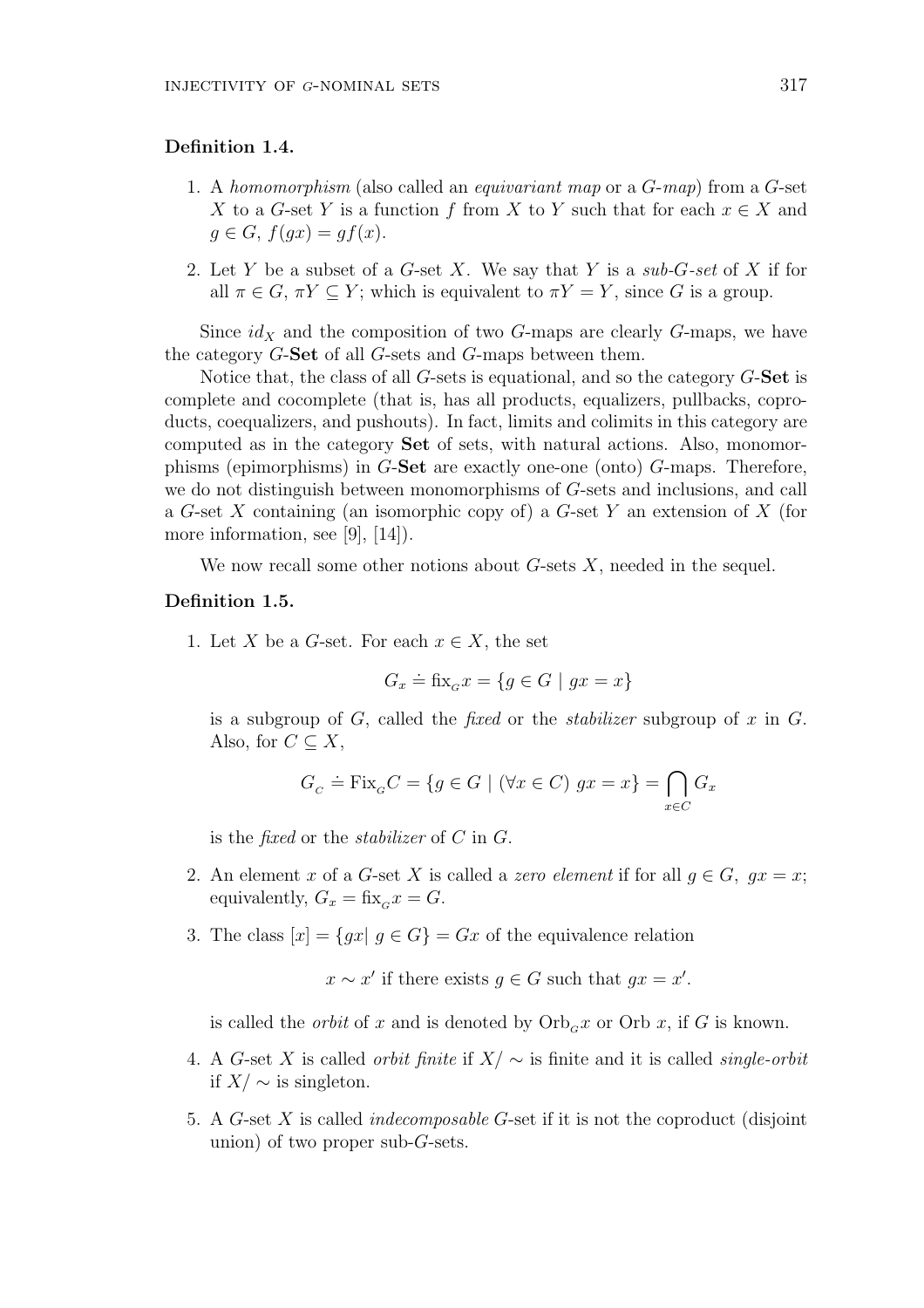**Remark 1.6.** Recall that for a category  $\mathfrak{C}$  and a subclass  $\mathcal M$  of monomorphisms in C, the category C is said to satisfy the *M*-*transferability property* if for all  $f \in \mathfrak{C}$ and  $m \in \mathcal{M}$  with a common domain there is a commutative diagram



with  $u \in \mathcal{M}$ .

Notice that, since pushouts exist in the category *M*-**Set**, the above condition is equivalent to pushouts transfer monomorphisms; that is, the pushout map corresponding to a morphism in  $M$  again belongs to  $M$ . For more information see [9], [11], [14].

# **2.** The categories of *G***-nominal sets and**  $G_{\mathcal{P}_f(\mathbb{D})}$ **-nominal sets**

As before, let D be an infinite countable set, whose elements are called *directions* (or *atomic names*, *data values*) and PermD be the group of all permutations (bijection maps) on D. A permutation  $\pi \in \text{PermD}$  is *finitary* if  $\{d \in \mathbb{D} \mid \pi d \neq d\}$ is finite. Clearly, the set  $\text{Perm}_{f}$  of all finitary permutations is a subgroup of PermD. *In this paper we* **fix** *the infinite countable set* D *and a subgroup G of*  $\text{Perm}(\mathbb{D})$ *, which is denoted by*  $G \leq \text{Perm}(\mathbb{D})$ *.* 

Recall (Example 1.3(3)) that the set D is itself a *G*-set with the *canonical action* given by the evaluation

$$
\forall \pi \in G, \ d \in \mathbb{D}, \pi \cdot d = \pi(d).
$$

We denote this action by  $\pi \cdot d = \pi(d)$  and if X is any other *G*-set, we use the usual juxtaposition notation  $\pi x$  for the action of  $\pi \in G$  on  $x \in X$ . The following definition gives the interplay between these two actions by introducing the notion of a, so called, *support*, which is the centeral notion to define *G*-*nominal sets*.

**Definition 2.1.** Let *G ≤* PermD. Consider D to be the canonical *G*-set, and let *X* be any *G*-set. A subset  $C \subseteq \mathbb{D}$  is called "a" *G*-*support* for an element  $x \in X$  if whenever  $\pi \in G$  fixes all the elements of *C* then it fixes *x*. That is,

$$
\text{Fix}_{{}_G}C = G_{{}_C} \subseteq G_x = \text{fix}_{{}_G}x,
$$

or, in other words, for all  $\pi \in G$ ,

$$
(\forall c \in C, \pi \cdot c = \pi(c) = c) \Rightarrow \pi x = x.
$$

If *C* is finite (possibly empty) then we say that *x* is *finitely G-supported*.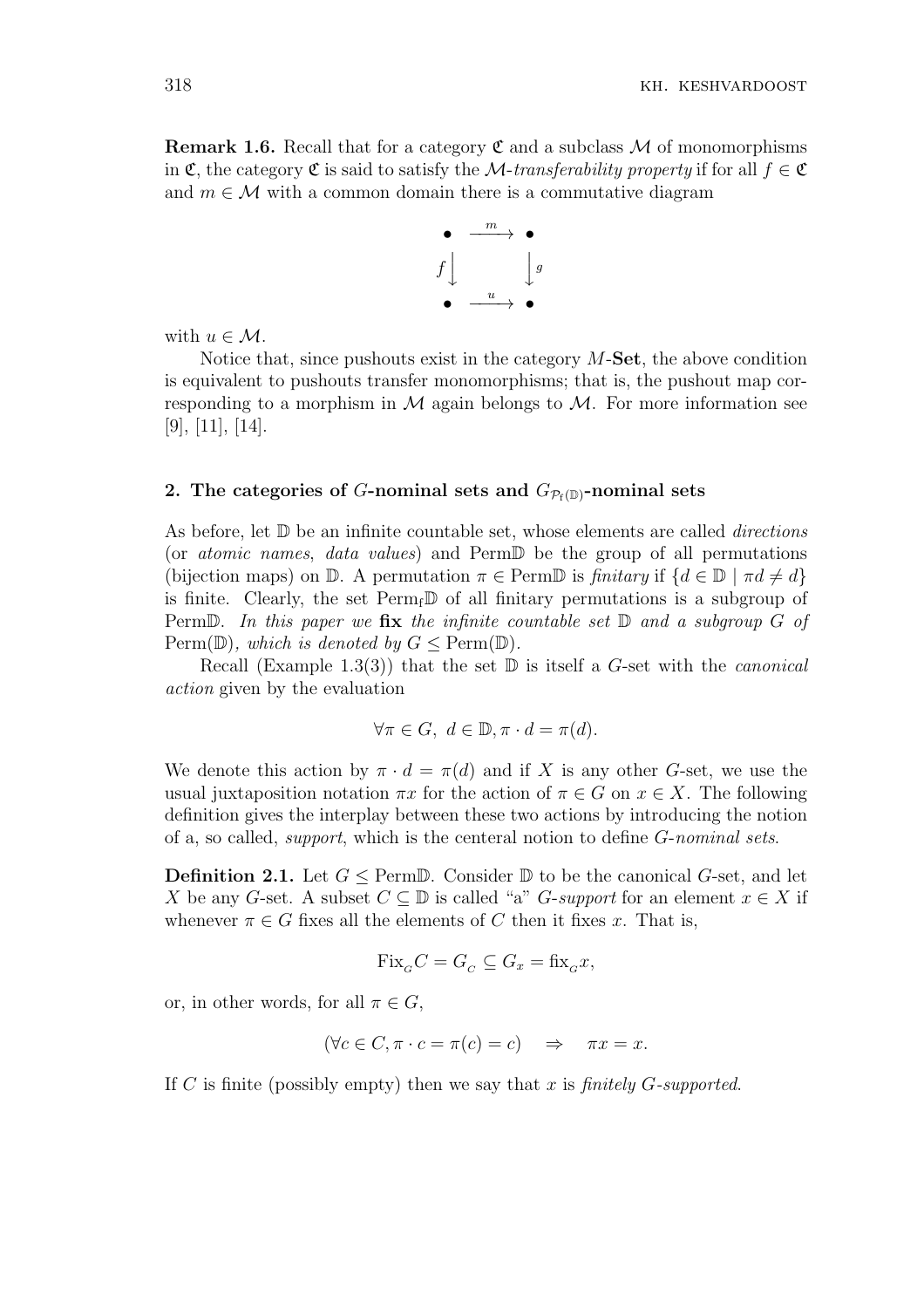#### **Remark 2.2.**

- 1. Let *X* be a *G*-set and *x* a finitely *G*-supported element of *X* with a support *C*. Then  $\{x\}$  is a  $G_C$ -set.
- 2. If *H* is a subgroup of *G* and *X* a *G*-set then *X* is also an *H*-set.
- 3. Let *C* and *B* be two finite subsets of  $\mathbb{D}$  and  $C \subseteq B$ . Then  $G_B$  is a subgroup of  $G_C$ .

#### **Definition 2.3.**

1. Consider a finite subset  $C \subseteq \mathbb{D}$ . A  $G_C$ -*nominal set* is a  $G_C$ -set every element of which has some finite support. In other words, for all  $x \in X$ , there exists a finite  $E \subseteq \mathbb{D}$  such that

$$
\text{Fix}_{\mathcal{G}_C}E\subseteq \text{fix}_{\mathcal{G}_C}x.
$$

If  $C = \emptyset$  then  $G_C = G_{\emptyset} = G$  and a  $G_C$ -*nominal set* is called a *G*-nominal set.

- 2. Let *X* be a  $G_C$ -nominal set and *Y* a  $G_B$ -nominal set. A map  $f: X \to Y$ , for which there is a finite set  $E \supseteq C \cup B$  such that for every  $\pi \in G_E$  and  $x \in X$  we have  $f(\pi x) = \pi f(x)$ , is called a  $G_E$ -*nominal map* or simply a *nominal map.* Notice that since  $E \supseteq C \cup B$ , by Remark 2.2, we get that *X* and *Y* are  $G_E$ -sets.
- 3. The class of *G*-nominal sets together with *G*-maps between them form a category, denoted by *G*-**Nom**.

Let  $\mathcal{P}_f(\mathbb{D})$  be the set of all finite subsets of  $\mathbb{D}$ . In the following lemma it is shown that the class of all  $G_C$ -nominal sets,  $C \in \mathcal{P}_f(\mathbb{D})$  and the maps between them (see Definition 2.3(2)) form a category, denoted by  $G_{\mathcal{P}_{f}(\mathbb{D})}$ -**Nom**. Also, the category *G*-**Nom** is a full subcategory of  $G_{p_f(p)}$ -**Nom**.

**Lemma 2.4.** *The class*  ${G_C$ *-nominal sets*  ${G_C}$  $P_f(p)$  *and the morphisms between them form a category.*

**Proof.** Let *A* be a finite subset of  $\mathbb{D}$  and *X* a  $G_A$ -nominal set. Then, clearly the identity map  $id_X : X \to X$  is a  $G_A$ -nominal map. Now, let *Y* be a  $G_B$ -nominal set and *Z* a  $G_C$ -nominal set. Suppose  $f: X \longrightarrow Y$  is a  $G_{D_1}$ -nominal map and  $g: Y \longrightarrow Z$  a  $G_{D_2}$ -nominal map where  $D_1$  and  $D_2$  are finite subsets which contain *A* ∪ *B* and *B* ∪ *C*, respectively. Now, let  $E = D_1 \cup D_2$ . Then, *E* is a finite set and for all  $\pi \in G_E$ , we have

$$
\pi(gf)(x) = g(\pi f(x))
$$
  
=  $g(f(\pi x)),$ 

where the first equality is because  $G_E \subseteq G_{D_2}$  and the second one is because  $G_E \subseteq G_{D_1}$  (see Remark 2.2(3)).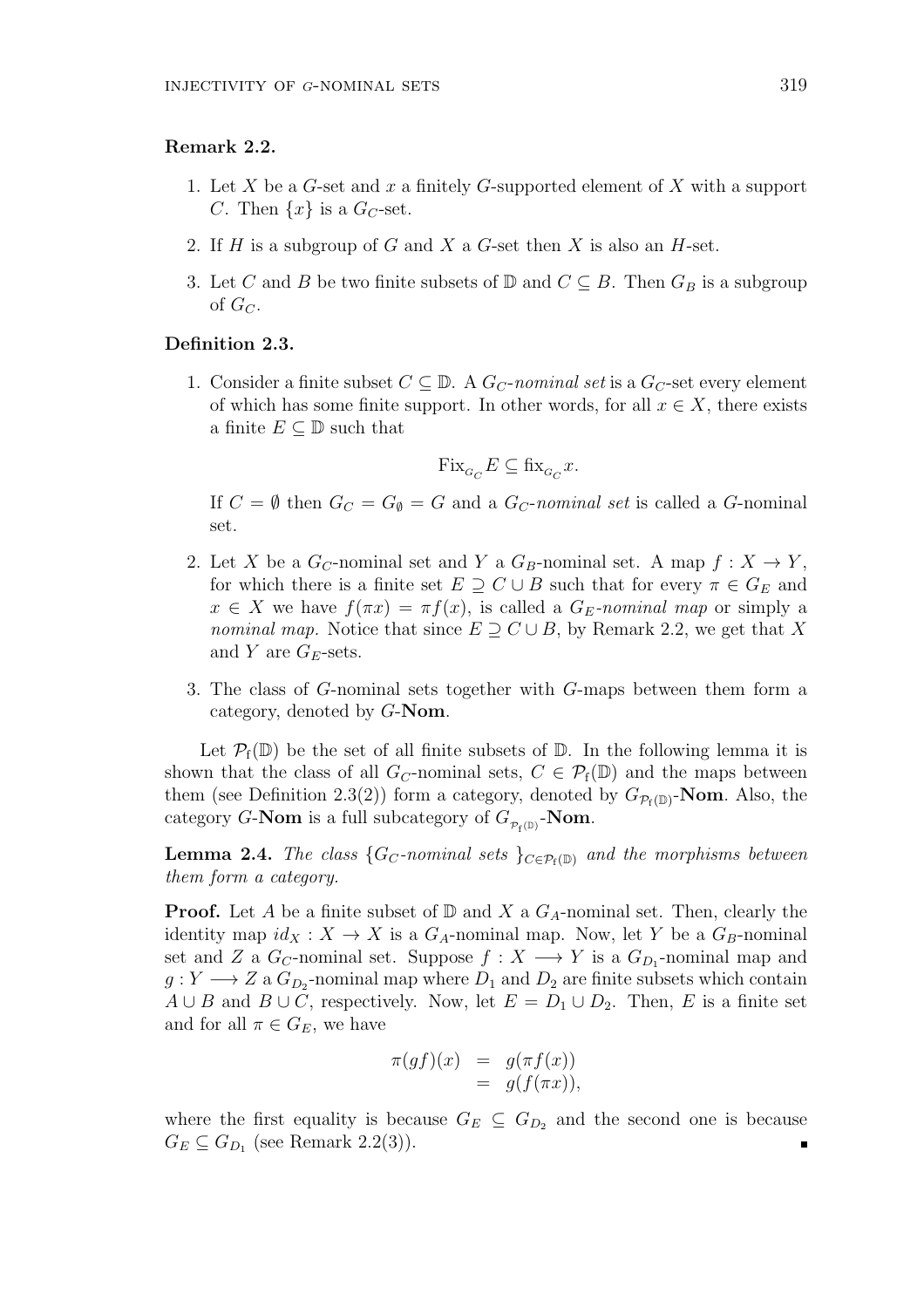## **Example 2.5.**

- 1. As we said above, the set  $\mathbb D$  is itself a *G*-set. In this case, for every  $d \in \mathbb D$ , supp  $d = \{d\}$ .
- 2. The set Perm<sub>f</sub>( $\mathbb{D}$ ), with the action by conjugation  $(\pi, \pi') \rightsquigarrow \pi \pi' \pi^{-1}$  and supp  $\pi = \{d \in \mathbb{D} | \pi d \neq d\}$ , is a *G*-nominal set.
- 3. The set  $\mathbb{D} \setminus \{d\}$  where  $d \in \mathbb{D}$ , is a  $G_{\{d\}}$ -nominal set.
- 4. Note that, if *X* is a *G*-set, then the power set  $\mathcal{P}(X) = \{Y | Y \subseteq X\}$  is also a *G*-set with the natural *G*-action

$$
*: G \times \mathcal{P}(X) \to \mathcal{P}(X), \ \pi * Y \doteq \pi Y = \{\pi y | y \in Y\}.
$$

Now, if *X* is a *G*-nominal set, we denote by  $\mathcal{P}_{fs}(X)$  the set of all subsets *Y* of *X* which are finitely *G*-supported relative to the action  $*$ . Thus,  $Y \in \mathcal{P}_{fs}(X)$ if and only if

$$
(\exists C \subseteq \mathbb{D})
$$
, if  $\pi \in G_C$  then  $\pi * Y = \pi Y = Y$ ,

which is again equivalent to  $Y$  being a  $G_C$ -set.

Clearly,  $\mathcal{P}_{fs}(X)$  is a *G*-set, under the restriction of the action  $*$  to it and, since every element of this *G*-set is finitely *G*-supported, it is itself a *G*-nominal set. Thus, finitely supported subsets of *X* are the elements of  $\mathcal{P}_{fs}(X)$ .

4. In particular, the set  $\mathcal{P}_f(\mathbb{D})$ , of finite subsets of  $\mathbb{D}$ , is a *G*-nominal set with the above action  $\pi * C = {\pi \cdot c = \pi(c) | c \in C}$  and supp  $C = C$ , for  $C \in \mathcal{P}_{f}(\mathbb{D}).$ 

## **Definition 2.6.**

- 1. Let *Y* be a  $G_C$ -nominal set and  $X \subseteq Y$ . If there is some finite set  $E \supseteq C$  such that for all  $\pi \in G_E$  we have  $\pi X = X$  then we say that X is a sub- $G_E$ -nominal *set of Y*. Notice that  $G_E$ -nominal map  $X \hookrightarrow Y$ , is called  $G_E$ -*inclusion nominal map* and denoted by *i*. Clearly, every *G*-subset *X* of a *G*-nominal set *Y* is a *G*-nominal set, called a *sub-G-nominal set* of *Y*, where  $\text{supp}_y y =$ supp<sub>*x*</sub></sub> $y$ , for  $y \in X$ .
- 2. Let *X* be a *G*-nominal set. A subset  $Y \subseteq X$  is *uniformly G-supported* if there exists a finite subset  $C \subseteq \mathbb{D}$  which supports each  $x \in Y$ .
- 3. An element of a *G*-set *X* which is *G*-supported by the empty set  $\emptyset$  is a zero element.

**Example 2.7.** Suppose *X* is a *GC*-nominal set and *Y* a *GB*-nominal set. Consider a  $G_E$ -nominal map  $f: X \to Y$ , where  $E \supseteq B \cup C$ . Let ker  $f = \{(x, x') \in X \times X \mid$  $f(x) = f(x')$ . Then, ker *f* is a sub-*G<sub>E</sub>*-nominal set of *X*. This is because, for all  $\pi \in G_E$  we have  $f(\pi x) = \pi f(x) = \pi f(x') = f(\pi x')$ .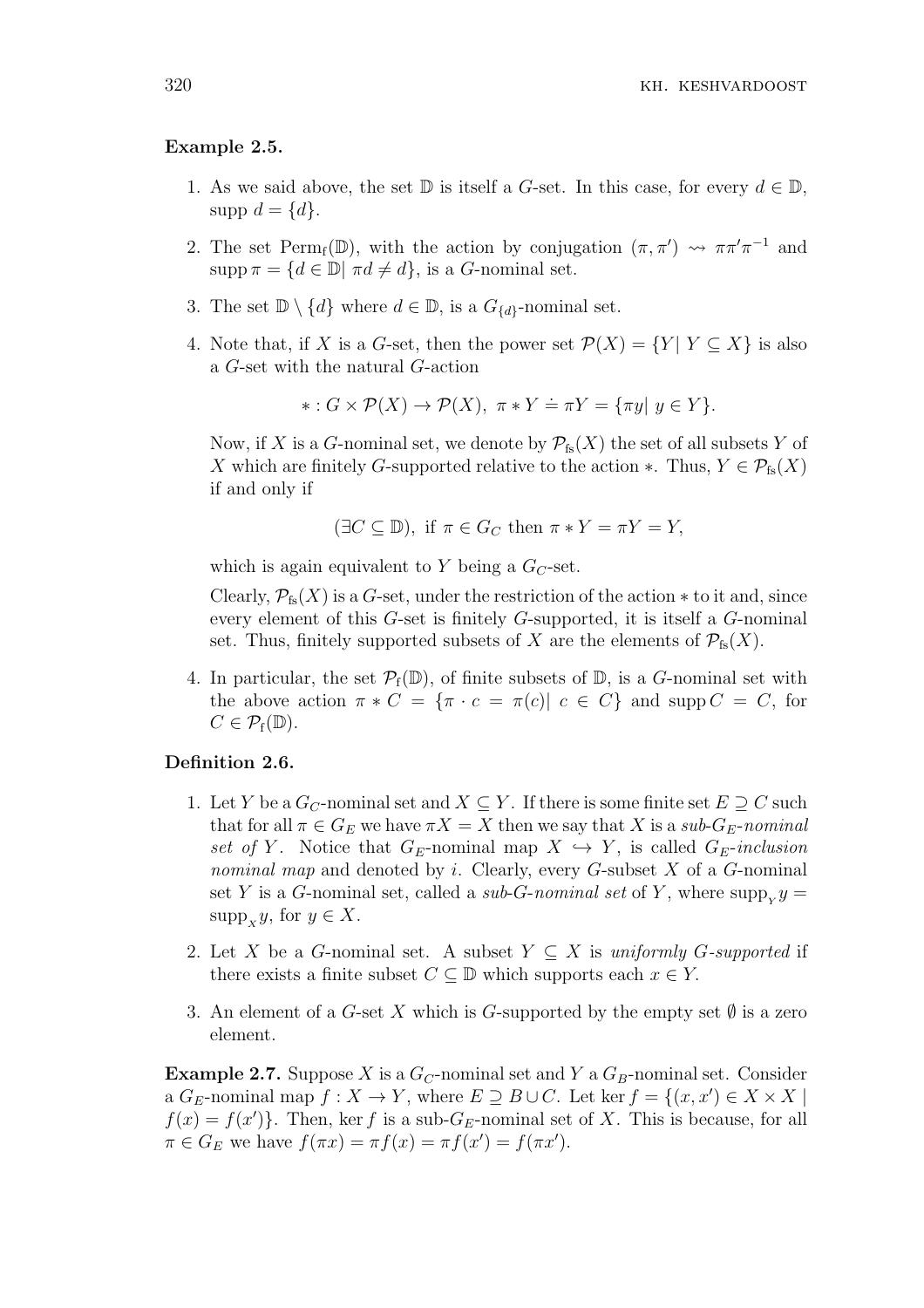#### **Lemma 2.8.** *The nominal set X is indecomposable if and only if it is single-orbit.*

**Proof.** Let  $G \leq \text{Perm} \mathbb{D}$  and *X* be an indecomposable nominal set and  $x \in X$ . Then  $Gx \subseteq X$ . We show  $X = Gx$ . Suppose  $y \in X \setminus (Gx)$ . Thus for all  $\pi \in G$ , we have  $\pi y \in X \setminus (Gx)$ . Since if there is  $\pi$  in *G* such that  $\pi y \in Gx$ , then  $y \in Gx$ , which is impossible. Therefore,  $X = Gx \cup (X \setminus Gx)$ , which contradicts by the assumption that *X* is indecomposable. The converse is clear.  $\blacksquare$ 

# **Remark 2.9.**

1. Let X be a *G*-set and  $x \in X$ . If there exists a finite set *G*-supporting *x*, then there exists a least finite one, with respect to the subset inclusion (see [17]). This *G*-support is called "the" *G*-*support* of *x* and is denoted by  $\sup_{X} x$ , or simply by supp  $x$ . In fact,

$$
supp_X x = \bigcap \{ C \subseteq \mathbb{D} | C \text{ is a finite support of } x \}.
$$

2. If *X* and *Y* are nominal sets, so is their cartesian product *X ×Y* as a *G*-sets and with

$$
supp_{X\times Y}(x,y)= supp_X x\,\cup\, supp_Y y.
$$

3. Every *G*-nominal set is also isomorphic to the coproduct of the single-orbit sub-*G*-nominal sets  $O \in X/G$ . That is,  $X \cong \coprod_{O \in X/G} O$  (see [17]).

# **3. Injectivity in** *G***-Nom**

It is well-known (see, for example, Exercise 1.9 of [14]) that a *G*-set is injective if and only if it has a zero element. We show that the same holds for the injectivity of *G*-nominal sets with respecct to monomorphisms (see Theorem 3.3). In this section, we also study the injectivity of *G*-nominal sets with respect to monomorphims into single-orbit *G*-nominal and monomorphisms of single-orbit *G*-nominal sets as their domains and show that every *G*-nominal set is injective with respect to these classes of monomorphisms(see Theorem 3.9 and Lemma 3.6).

First, we recall some facts needed in this section. In the category of *G*-nominal sets, monomorphisms are injective maps (see [17]). Pushouts are calculated as in the category *G*-**Set**. In fact, consider the following pushout situation in the category of *G*-nominal sets,

$$
A \xrightarrow{g} C \qquad \qquad (I)
$$
  

$$
f \downarrow_{B}
$$

where  $A, B, C$  are  $G$ -nominal sets and  $f, g$  are equivariant maps. Notice that the coproduct of two *G*-nominal sets is a *G*-nominal set, so  $B \sqcup C \in G$ -**Nom** (see Section 2.2 of [17]). Now, take  $O = (B \sqcup C)/\sim$  where  $\sim$  is the congruence relation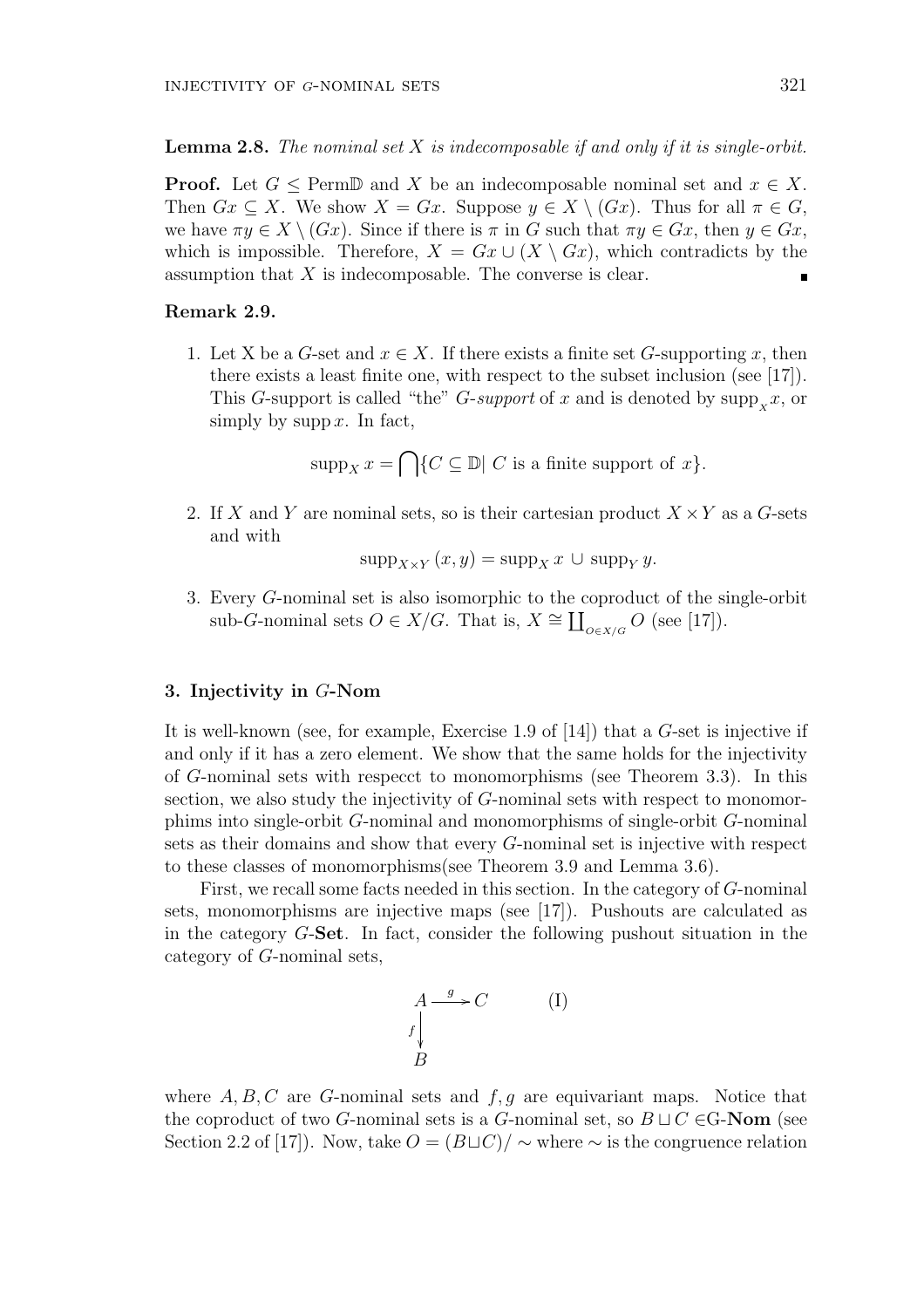on  $B \sqcup C$  generated by all pairs  $(\tau_B f(a), \tau_C g(a))$ ,  $a \in A$ ,  $\tau_B : B \to B \sqcup C$  and  $\tau_C$  :  $C \to B \sqcup C$ . Since  $B \sqcup C \in G$ -**Nom** and  $\sim$  is a congruence on  $B \sqcup C$ , *O* is also a *G*-nominal set. And therefore, as a *G*-**Set** (see [14, 9]), *O* is the pushout of the diagram (I).

Also, recall the following:

## **Definition 3.1.**

1. For a subclass M of monomorphisms in a category  $\mathfrak{C}$ , an object  $Z \in \mathfrak{C}$  is called *M*-injective if for each *M*-morphism  $i: X \rightarrow Y$  and any morphism  $f: X \to Z$  there exists a morphism  $g: Y \to Z$  such that  $gi = f$ :



If *M* is the class of monomorphisms, then *M*-injective objects are simply called *injective* objects.

2. An object *Z* of a category C is called *M-absolute retract* if it is a retract of each of its *M*-extensions; that is, for each *M*-morphism  $f: Z \rightarrow Y$  there exists a morphism  $h: Y \to Z$  such that  $hf = id_Z$ , in which case *h* is said to be a *retraction*.

In the following, we recall a fact from the literature about *G*-sets (see [11], [14]).

**Remark 3.2.** Every injective *G*-nominal set contains a zero element (see [14]).

### **Theorem 3.3.**

- (i) *Every G-nominal set is injective if and only if it contains a zero element.*
- (ii) *A single-orbit G-nominal set is injective if and only if it is trivial* (*singleton*)*.*
- (iii) *A uniformly supported G-nominal set is injective if and only if it is discrete.*
- (iv) *Injectivity is equivalent to absolute retractness.*

**Proof.** (i) Suppose *Z* is a *G*-nominal set with zero  $\theta$ . Also, suppose *X* is a sub-*G*-nominal set of a nominal set *Y*. Consider inclusion map  $i: X \hookrightarrow Y$  and equivariant map  $f: X \to Z$ . We show there is an equivariant map  $q: Y \to Z$ such that  $qi = f$ . Define

$$
g(y) = \begin{cases} f(y) & \text{if } y \in X \\ \theta & \text{if } y \notin X \end{cases}
$$

Notice that *Y*  $\setminus$  *X* is a sub-*G*-nominal set of *Y*. To see this, let  $y \in (Y \setminus X)$ , and  $\pi \in G$ . Then  $\pi y \in Y \setminus X$ . If there is  $\pi \in G$  such that  $\pi y \in Y$  then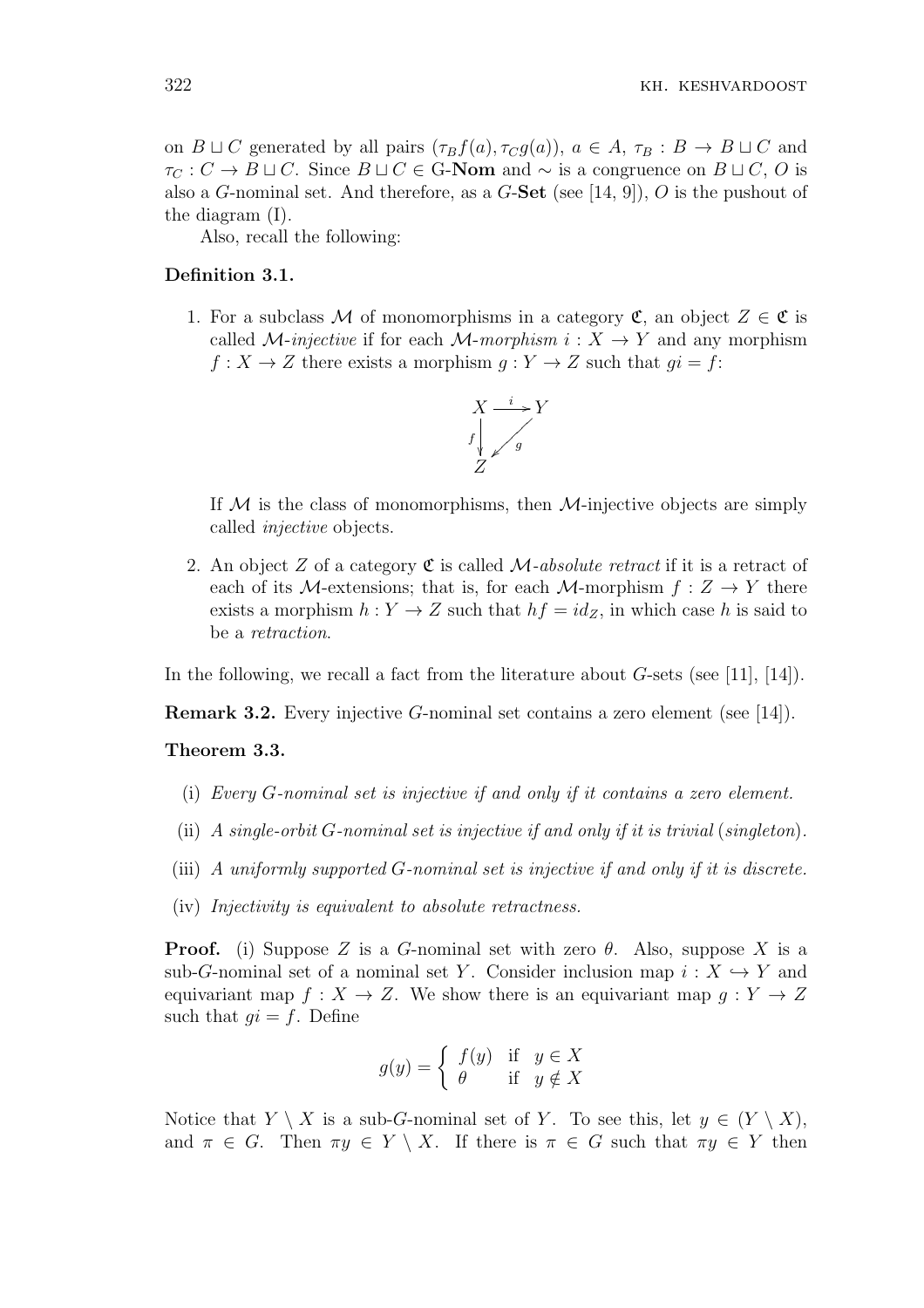$y = \pi^{-1}(\pi y) \in Y$ , which is impossible. Therefore *g* is a required equivariant map and  $qi = f$ . The converse holds by Remark 3.2.

(ii) Let X be a single-orbit *G*-nominal set. Then  $X = Gx$ , where  $x \in X$ . Now, by (i), *X* is injective if and only if *X* has a zero element  $\theta$ . Therefore *X* is injective if and only if  $X = G\theta = {\theta}.$ 

(iii) Suppose *X* is an injective uniformly supported *G*-nominal set. By (i), *X* has a zero  $\theta$ . Since X is uniformly supported, the support of all elements of X is empty. Thus *X* is discrete. The converse is clear.

(iv) See Remark 1.6 and Proposition 1.2 of [11].

**Lemma 3.4.** For every equivariant map  $f: X \longrightarrow Y$  from a single-orbit *G*-nominal set  $X$  to a  $G$ -nominal set  $Y$ ,  $f(X)$  is a single-orbit  $G$ -nominal set.

**Proof.** Note that  $f(X)$  is a sub-*G*-nominal set of *X*. Now, let  $y_1, y_2 \in f(X)$ . Then there are  $x_1, x_2 \in X$  such that  $y_1 = f(x_1)$ , and  $y_2 = f(x_2)$ . Since X is a single-orbit *G*-nominal set and  $x_1, x_2 \in X$ , there exists  $\pi \in G$  such that  $x_1 = \pi x_2$ . Hence  $y_1 = f(x_1) = f(\pi x_2) = \pi f(x_2) = \pi y_2$ , which means that  $f(X)$  is singleorbit.

**Lemma 3.5.** *The only sub-G-nominal sets of a single-orbit G-nominal set X are X and the empty set.*

**Proof.** Let *Y* be a single-orbit *G*-nominal set. Then  $Y = Gy$ , for  $y \in Y$ . Suppose *X* is a non-empty sub-*G*-nominal set of *Y*. We show  $Y \subseteq X$ . Let  $z \in Y$ . Then there exists  $\pi \in G$  such that  $z = \pi y$ . Let  $x \in X$ . Since  $X \subseteq Y$ , we get  $x \in Y$ and there exists  $\pi' \in G$  such that  $x = \pi' y$ . Now, we have  $z = \pi y = \pi (\pi'^{-1} x)$  $(\pi \pi'^{-1}) x$  and therefore  $z \in X$ . Thus  $X = Y$ .

**Lemma 3.6.** *Every G-nominal set is injective with respect to monomorphisms into single-orbit G-nominal sets.*

**Proof.** Let *Z* be a *G*-nominal set, *Y* a single-orbit *G*-nominal set, and *X* a sub-*G*-nominal set of *Y*. Consider the inclusion map  $i: X \hookrightarrow Y$ . Also, consider the equivariant map  $f: X \to Z$ . We prove that there exists an equivariant map  $g: Y \to Z$  such that  $gi = f$ . First, notice that since *Y* is a single-orbit *G*-nominal set, by Lemma 3.5, we get  $X = Y$ . Hence taking  $q = f$ , we get the required (needed) equivariant map.

**Lemma 3.7.** *Let*  $f: X \to Y$  *be an equivariant map from a single-orbit G*-nominal *set X to a G-nominal set Y and Z be a sub-G-nominal set of Y*. Then Imf  $\subseteq$  *Z or*  $Z$  ∩ Imf =  $\emptyset$ *.* 

**Proof.** Let  $Z \cap \text{Im} f \neq \emptyset$ . Then we show Imf ⊂  $Z$ . Suppose  $y \in \text{Im} f$ . So there exists  $x' \in X$  such that  $y = f(x')$ . Since  $Z \cap \text{Im} f \neq \emptyset$ , there is  $z \in Z$  and  $x \in X$  such that  $z = f(x)$ . By the assumption, *X* is a single-orbit *G*-nominal set and  $x, x' \in X$ . So there exists  $\pi \in G$  such that  $\pi x = x'$ . Now,  $y = f(x') = f(\pi x) = \pi f(x) = \pi z$ . Hence  $y \in Z$ , since *Z* is a sub-*G*-nominal set of *Y* and  $z \in Z$ .  $\blacksquare$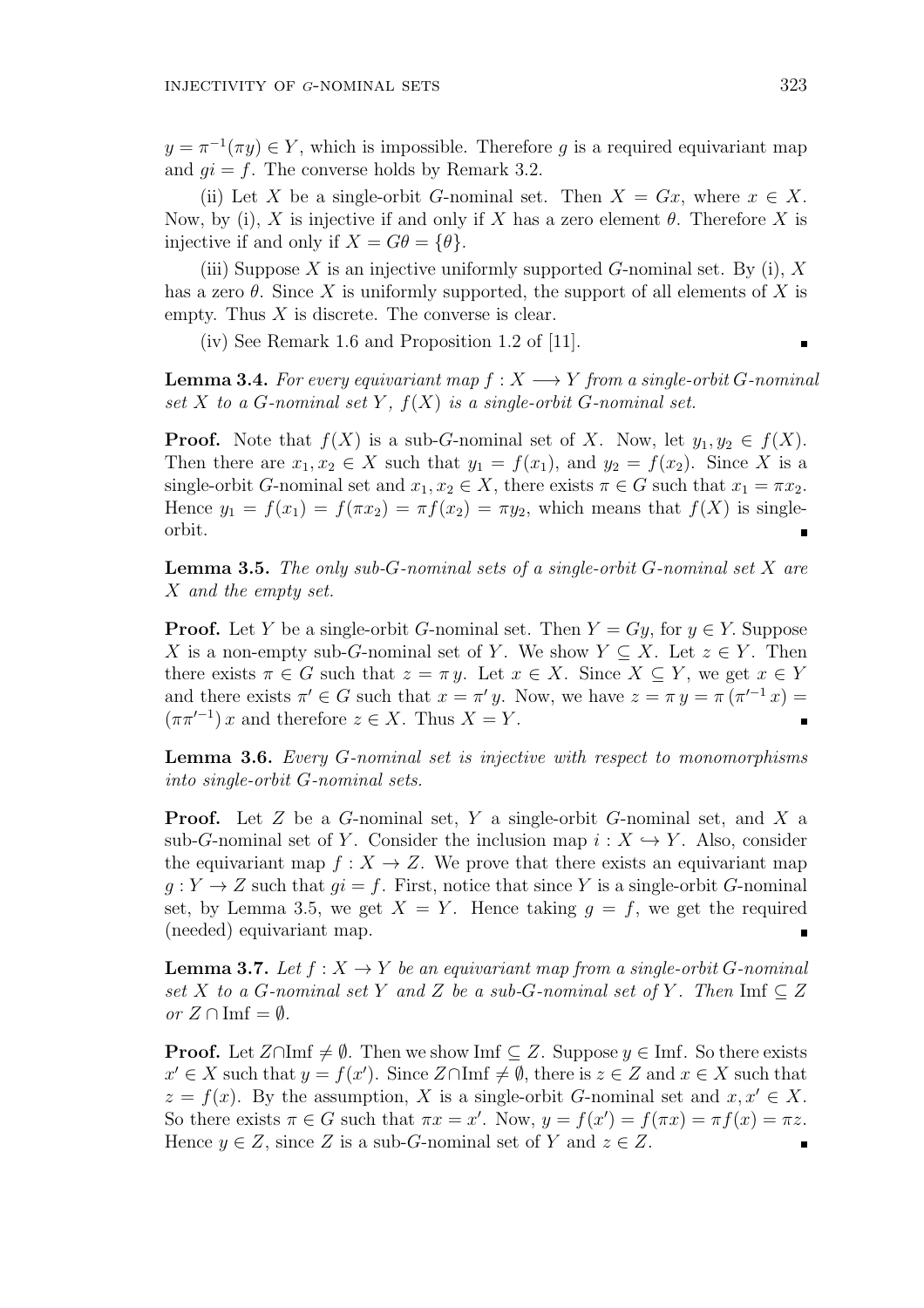**Lemma 3.8.** *Suppose X is a single-orbit sub-G-nominal set of the coproduct of single-orbit G*-nominal sets  $Y_i$ *. Then there exists a unique*  $Y_i$  *such that*  $X = Y_i$ *.* 

**Proof.** Suppose  $Y = \coprod_{i \in I} Y_i$ , and  $j : X \hookrightarrow Y$  is an inclusion. We show that there is a unique  $i_0$  such that  $X = Y_{i_0}$ . Suppose  $X \subseteq \bigcup_{j=1}^{l} Y_{i_j}$ , where  $l \in I$ . So,  $X = \bigcup_{j=1}^{l} (X \cap Y_{i_j})$ , which is impossible. Since *X* is single-orbit and, by Lemma 2.8, *X* is an indecomposable *G*-nominal set. Therefore there is a unique  $i_0$  in *I* such that  $X \subseteq Y_{i_0}$ . Now, by Lemma 3.5,  $X = Y_{i_0}$ .

**Theorem 3.9.** *Every G-nominal set is injective with respect to monomorphisms with single-orbit G-nominal sets as their domains.*

**Proof.** Consider the following diagram,



where X is a single-orbit sub-*G*-nominal set of Y, Z is a *G*-nominal set and f is an equivariant map. We prove there exists an equivariant map  $g: Y \to Z$  such that  $gi = f$ . By Remark 2.9(3),  $Y \cong \coprod_i Y_i$ , where  $Y_i$ 's are single-orbit sub-*G*-nominal sets of Y. So the above diagram can be drawn as:

$$
X \xrightarrow{i} Y \xrightarrow{k} \coprod_{i \in I} Y_i
$$
  

$$
Z
$$

where *k* is an isomorphism. Since *k* is a monomorphism, and monomorphisms are injective maps, so (*ki*)(*X*) *∼*= *X*. Therefore we have:

$$
X \longrightarrow \underset{Z}{\longrightarrow} (ki(X)) \longrightarrow \coprod_{i \in I} Y_i
$$

where *l* is an isomorphism, *j* is an inclusion and  $ki = il$ . Also, *X* is a single-orbit sub-*G*-nominal set of *Y* and  $k \circ i$  is an equivariant map, so, by Lemma 3.4,  $k(i(X))$ is a single-orbit sub-*G*-nominal set of *Y*. Thus, by Lemma 3.8,  $k(i(X)) = k(X)$ is equal to a  $Y_{i_0}$ , for some  $i_0 \in I$ . Now, we define  $h: Y \to Z$  as follows:

$$
h(y) = \left\{ \begin{array}{lcl} (fl^{-1})(y) & \text{if} & y \in Y_{i_0} \\ \theta & & \text{if} & y \in (\coprod_{i \in I} Y_i) \setminus Y_{i_0} \end{array} \right.
$$

Notice that, since  $(\coprod_{i\in I} Y_i) \setminus Y_{i_0}$  is a *G*-nominal set, *h* is an equivariant map and  $hj = fl^{-1}$ . Take  $g = hk$ . Thus *g* is an equivariant map and  $gi = (hk)i$  $h(ki) = h(jl) = (fl^{-1})l = f$ , as required.  $\blacksquare$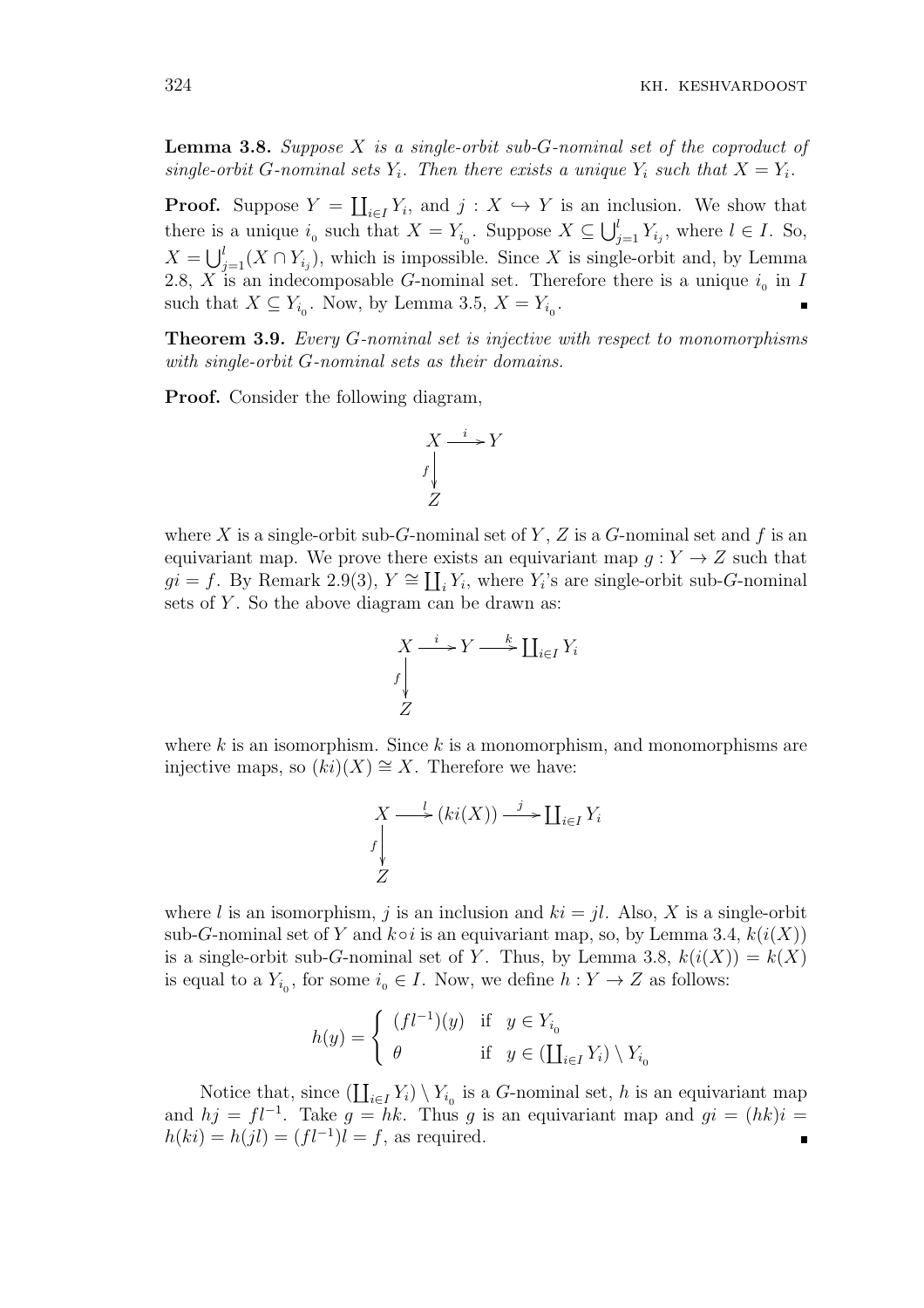# $4.$  Injectivity in the category  $G_{_{\mathcal{P}_\mathrm{f}(\mathbb{D})}}\text{-}\mathrm{Nom}$

In this section, we study injectivity in the categroy  $G_{\mathcal{P}_{f}(\mathbb{D})}$ -**Nom**. The category of *G*-**Nom** is a full subcategory of  $G_{\mathcal{P}_{f}(\mathbb{D})}$ -**Nom**.

**Lemma 4.1.** *Monomorphisms in the category*  $G_{p_f(\mathbb{D})}$ -**Nom** are exactly injective *morphisms.*

**Proof.** Suppose *X* is a *GC*-nominal set and *Y* a *GB*-nominal set. Also, suppose  $f: X \longrightarrow Y$  is a monomorphism in the category  $G_{p_f(\mathbb{D})}$ -**Nom**. We show f is an injective map.

Consider ker $f = \{(x, x') \in X \times X \mid f(x) = f(x')\}$ . By Example 2.7, ker *f* is a sub- $G_E$ -nominal set of *X*, where *E* is a finite set which contains  $C \cup B$ . Consider the projection map  $p_x$ : ker $f \to X$  and  $p_{x'}$ : ker $f \to X$  where  $p_x(x, x') = x$ , and  $p_{x'}(x, x') = x'$ . It is clear that  $p_x$  and  $p_{x'}$  are  $G_E$ -nominal maps. Let  $x, x' \in \text{ker } f$ . Then  $f(x) = f(x')$ . Now, we have  $f(p_x(x, x')) = f(x) = f(x') = f(p_{x'}(x, x'))$ . Since f is a monomorphism, we get  $x = p_x(x, x') = p_{x'}(x, x') = x'$ . Therefore ker *f* = ∆, where  $\Delta = \{(x, x) \in X \times X\}$ . So *f* is an injective map.

For the counterpart of this lemma in the category of  $G$ -**Nom**, where  $G =$  $Perm_f(\mathbb{D})$ , see [23].

# **Lemma 4.2.** *Isomorphisms in the category*  $G_{p_f(\mathbb{D})}$ -**Nom** *are exactly bijective maps.*

**Proof.** Let *X* be a  $G_C$ -nominal set and *Y* a  $G_B$ -nominal set. Also, let  $f: X \longrightarrow Y$ be an isomorphism in  $G_{\mathcal{P}_f(\mathbb{D})}$ -**Nom**. Then there exists a map  $g: Y \longrightarrow X$  such that  $gf = id_X$  and  $fg = id_Y$ . We show g is a morphism in  $G_{\mathcal{P}_f(\mathbb{D})}$ -**Nom**. Since f is a morphism in  $G_{\mathcal{P}_{f}(\mathbb{D})}$ -**Nom**, there exists a finite subset *E* containing  $C \cup B$  such that for all  $x \in X$  and  $\pi \in G_E$  we have  $f(\pi x) = \pi f(x)$ . Suppose  $\pi \in G_E$  and  $y \in Y$ . Since *f* is surjective, there exists an element  $x \in X$  such that  $f(x) = y$ . Now, for every  $\pi \in G_E$ ,

$$
\pi g(y) = \pi g(f(x))
$$
  
= 
$$
\pi i d_X(x)
$$
  
= 
$$
\pi x
$$
  
= 
$$
i d_X(\pi x)
$$
  
= 
$$
(g f)(\pi x)
$$
  
= 
$$
g(f(\pi x))
$$
  
= 
$$
g(\pi f(x))
$$
  
= 
$$
g(\pi y).
$$

We recall the definition of a zero element in a  $G_E$ -nominal set  $Z$ . The element  $\theta \in Z$  is a zero if for all  $\pi \in G_E$ ,  $\pi \theta = \theta$ .

**Theorem 4.3.** Let  $Z \in G_{\mathcal{P}_{f}(\mathbb{D})}$ -**Nom***. Then*  $Z$  *is injective with respect to monomorphisms if and only if it contains a zero.*

**Proof.** Let  $Z \in G_{\mathcal{P}_{f}(\mathbb{D})}$ -**Nom** with zero  $\theta$ . Then there is a finite set  $E \subseteq \mathbb{D}$ , such that *Z* is a  $G_E$ -nominal set. Also, suppose *Y* is a  $G_B$ -nominal set and *X* a

 $\blacksquare$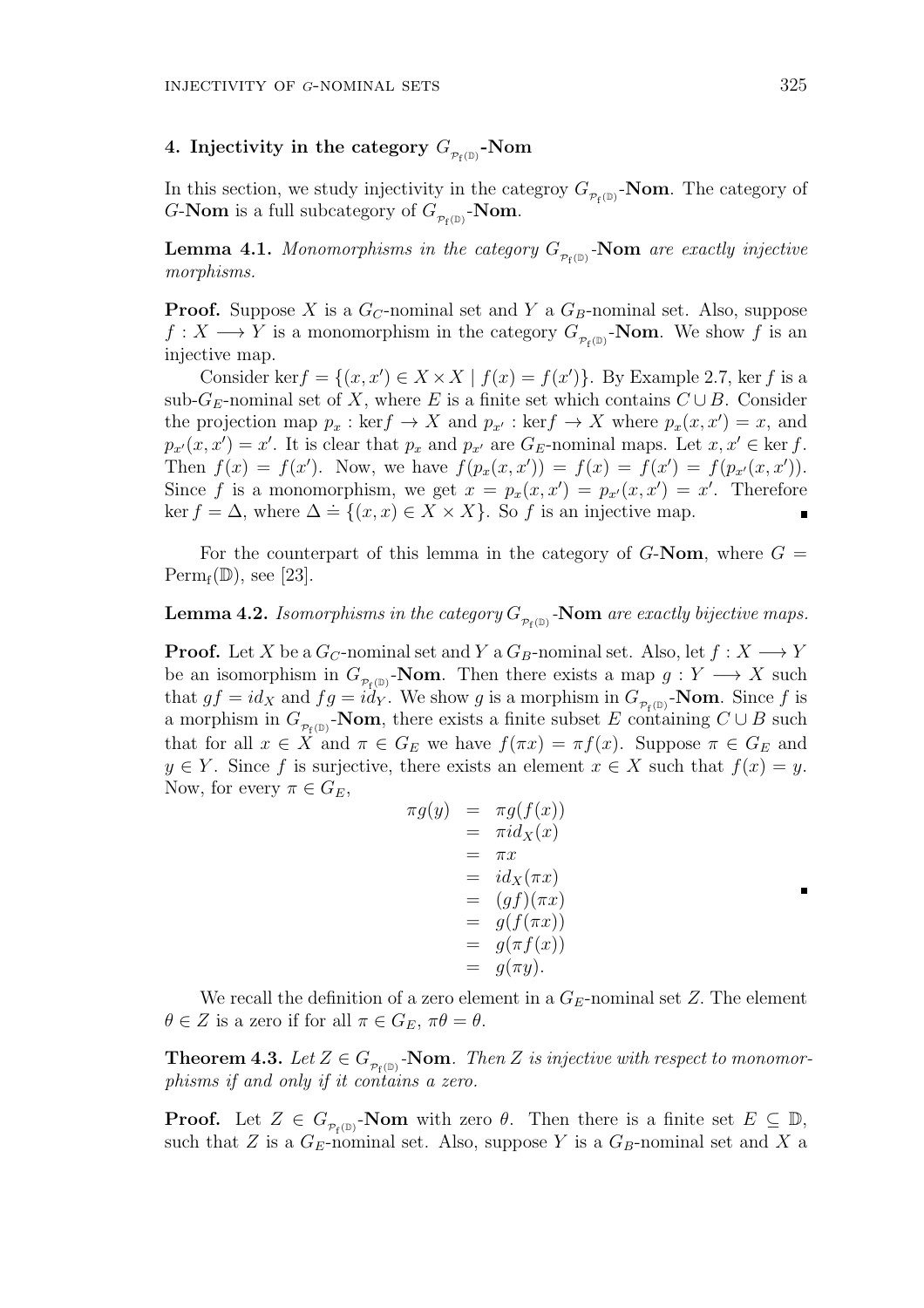sub- $G_C$ -nominal set of Y, where C and B are finite subsets of  $\mathbb D$  and C contains B. Consider a  $G_C$ -inclusion nominal map  $i: X \hookrightarrow Y$  and a morphism  $f: X \to Z \in$  $G_{\mathcal{P}_{f}(\mathbb{D})}$ **-Nom**. We prove that there exists a morphism  $g: Y \to Z \in G_{\mathcal{P}_{f}(\mathbb{D})}$ **-Nom** such that  $gi = f$ . Since f is a morphism in  $G_{\mathcal{P}_{f}(\mathbb{D})}$ -**Nom**, there exists a finite set *F* containing  $C \cup E$  such that for  $x \in X$  and  $\pi \in G_F$ , we have  $f(\pi x) = \pi f(x)$ . Define  $g: Y \to Z$  by

$$
g(y) = \begin{cases} f(y) & \text{if } y \in X \\ \theta & \text{if } y \notin X \end{cases}
$$

Notice that  $F \supseteq E \cup C \supseteq C$ . Let  $y \in Y$  and  $\pi \in G_F$ . Then we show that *g* is a  $G_F$ -nominal map. Suppose  $y \in X$ . Since X is a sub- $G_C$ -nominal set and  $G_F \subseteq G_C$ , we get *X* is a sub- $G_F$ -nominal set. Hence

$$
g(\pi y) = f(\pi y)
$$
  
=  $\pi f(y)$   
=  $\pi g(y)$ .

If  $y \notin X$ , then, since *X* is a sub- $G_C$ -nominal set and  $G_F \subseteq G_C$ , for each  $\pi \in G_F$ we get  $\pi y \notin X$ . Thus

$$
g(\pi y) = \theta = \pi \theta = \pi g(y),
$$

where the second equality is because  $\theta$  is a zero element of *Z* and  $G_F \subseteq G_C$ . Also  $qi(y) = q(y) = f(y)$ , when  $y \in Y$ .

Conversely, Suppose *Z* is an injective  $G_E$ -nominal set. Consider  $Z \cup \{\theta\}$  where  $\theta \notin Z$  and supp  $\theta = \emptyset$ . So  $Z \cup {\theta}$  is a  $G_E$ -nominal set. Since *Z* is injective, there exists a  $G_E$ -nominal map  $g: Z \cup \{ \theta \} \to Z$  such that  $gi = id$ . Now, for all  $\pi \in G_E$ , we have  $\pi g(\theta) = g(\pi \theta) = g(\theta)$ . This means  $g(\theta)$  is a zero element of *Z*.

**Acknowledgement.** The author thanks the kind hospitality of Malayer University, where this work was completed during one week stay there, which helped me to finish this paper. Also, my special thanks go to Professors M.Mehdi Ebrahimi and M. Mahmoudi for their suggestions. The author would like to thank the referee for his/her helpful comments, which made the paper better readable.

## **References**

- [1] Abramsky, S., Ghica, D.R., Luke Ong, C.H., Murawski, A.S., Stark, I.D.B., *Nominal games and full abstraction for the nu-calculus*, 19th Symposium on Logic in Computer Science, 2004, 150-159.
- [2] Alexandru, A. and Ciobanu, G., *Nominal groups and their homomorphism theorems*, Fund. Inform., 131 (3-4) (2014), 279-298.
- [3] Bojanczyk, M., *Data monoids*, 28th Symposium on Theoretical Aspects of Computer Science, 2011, 105-116.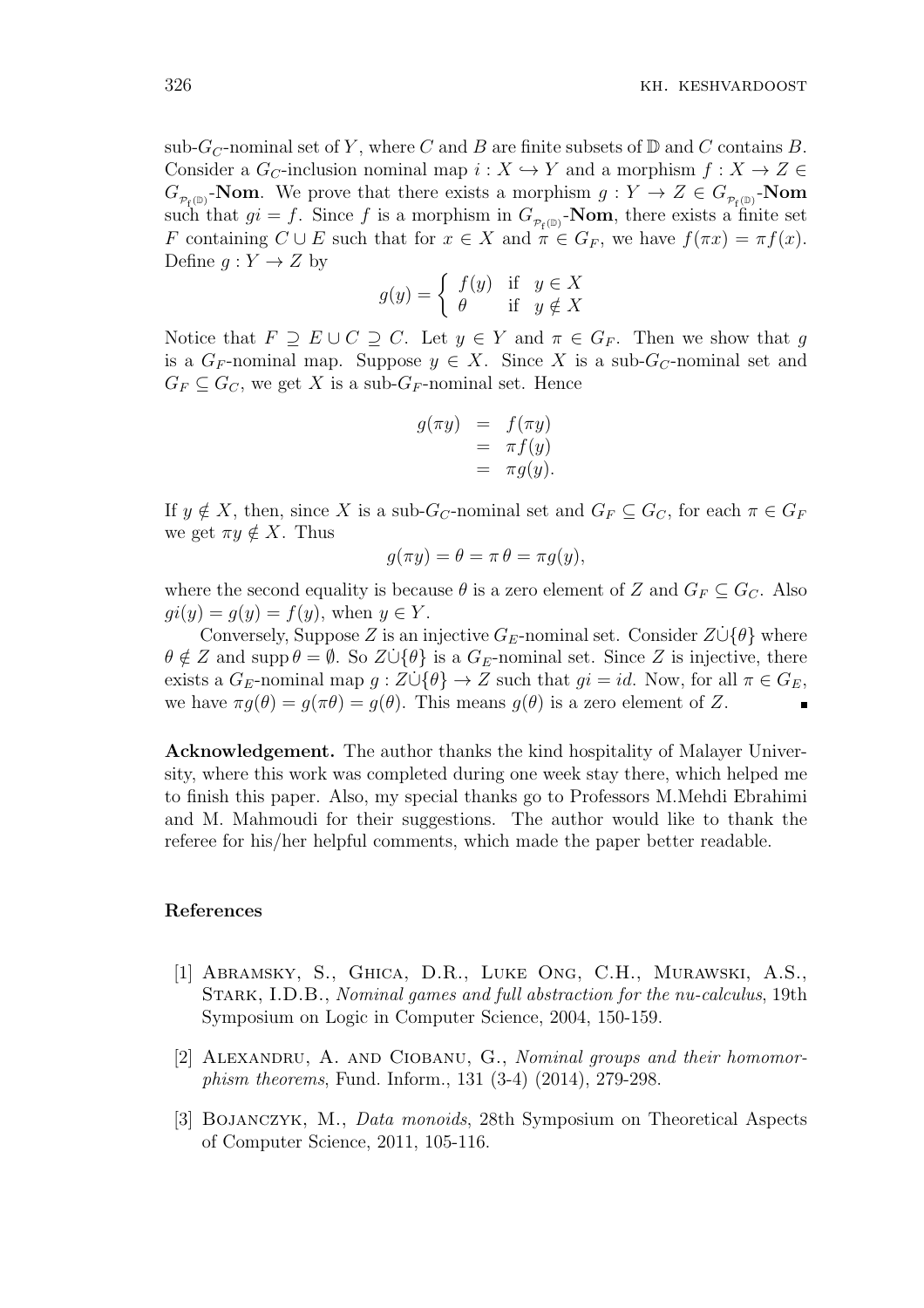- [4] Bojanczyk, M., *Nominal monoids*, Theory Comput. Syst., 53 (2) (2013), 194-222.
- [5] Bojanczyk, M., Braud, L., Klin, B., Lasota, S., *Towards nominal computation*, 39th Symposium on Principles of Programming Languages, 2012, 401-412.
- [6] Bojanczyk, M., Klin, B., Lasota, S., *Automata with group actions*, 26th Symposium on Logic in Computer Science, 2011, 355-364.
- [7] Bojanczyk, M., Klin, B., Lasota, S., *Automata theory in nominal sets*, Log. Methods Comput. Sci., 10 (3) (2014), 1-44.
- [8] EBRAHIMI, M.M., HADDADI, M., MAHMOUDI, M., *Injectivity in a category, an overview on smallness conditions*, Categ. General Alg. Struct. Appl., 2 (1) (2014), 83-112.
- [9] EBRAHIMI, M.M., MAHMOUDI, M., *The category of M-sets*, Ital. J. Pure Appl. Math., 9 (2001), 123-132.
- [10] EBRAHIMI, M.M., MAHMOUDI, M., *Baer criterion and injectivity of projection algebras*, Semigroup Forum, 71 (2) (2005), 332-335.
- [11] EBRAHIMI, M.M., MAHMOUDI, M., MOGHADDASI, GH., On the Baer cri*terion for acts over semigroups*, Comm. Algebra, 35(2) (2007), 3912-3918.
- [12] Gabbay, M., Mathijssen, A., *One-and-a-halfth-order logic*, J. Logic Comput., 18 (2008), 521-562.
- [13] Gabbay, M., Pitts, A., *A new approach to abstract syntax with variable binding*, Form. Asp. Comput., 13 (3-5) (2002), 341-363.
- [14] Kilp, M., Knauer, U., Mikhalev, A., *Monoids, Acts and Categories*, Walter de Gruyter, Berlin, New York, 2000.
- [15] Petrisan, D., *Investigations into algebra and topology over nominal sets*, Ph. D. Thesis, University of Leicester, 2011.
- [16] Pitts, A., *Nominal logic, a first order theory of names and binding*, Inform. and Comput., 186 (2003), 165-193.
- [17] Pitts, A., *Nominal sets, Names and Symmetry in Computer Science*, Cambridge University Press, 2013.
- [18] PITTS, A., *Nominal presentations of the cubical sets model of type theory*, LIPIcs. Leibniz Int. Proc. Inform., 2015, 202-220.
- [19] Shinwell, M.R., *The fresh approach: functional programming with names and binders*, Ph. D. Thesis, University of Cambridge, Computer Laboratory, 2005.